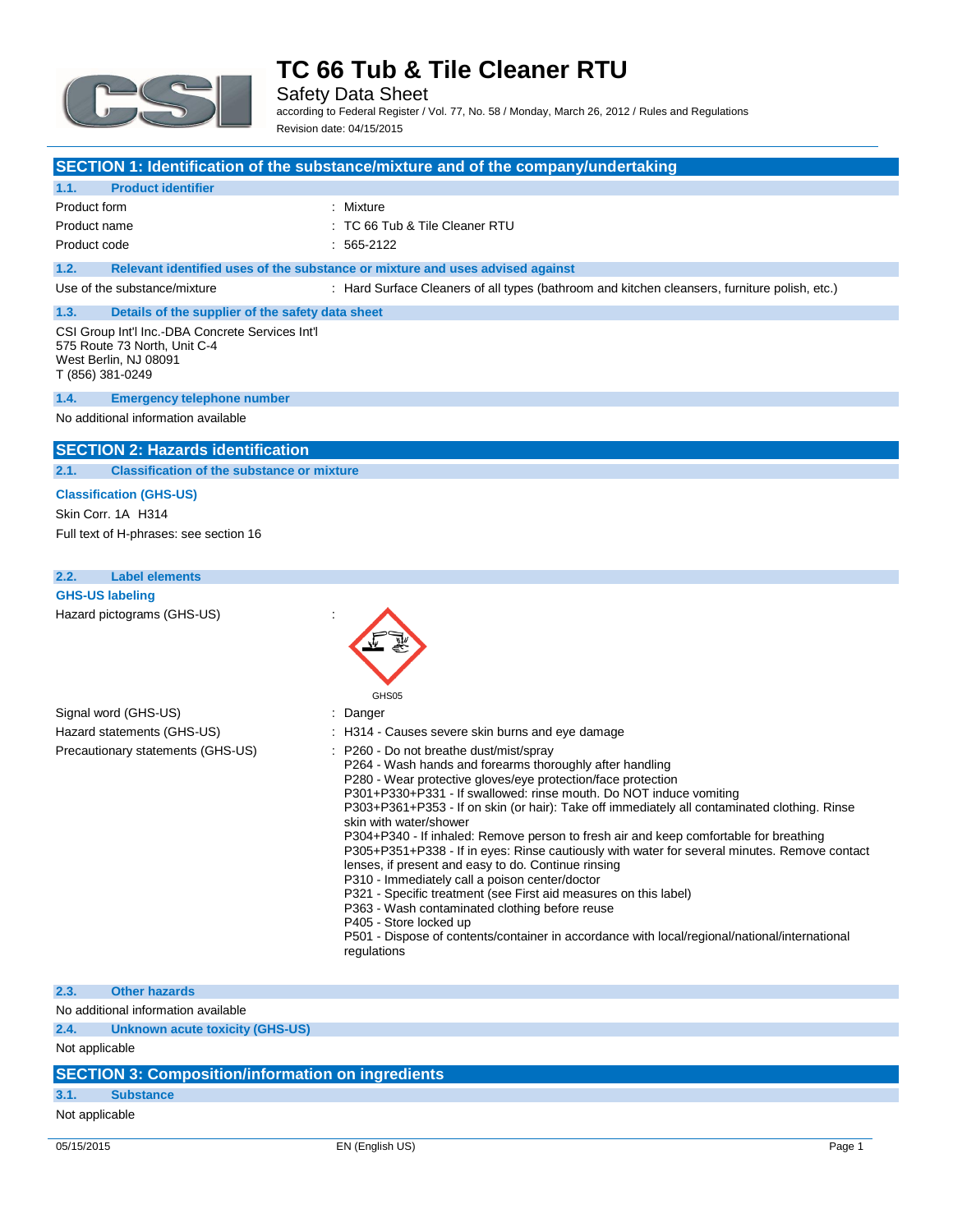Safety Data Sheet

according to Federal Register / Vol. 77, No. 58 / Monday, March 26, 2012 / Rules and Regulations

### **3.2. Mixture**

| <b>Name</b>          | identifier<br>п.<br>roduct. | %              | າ (GHS-US)<br>$-0$<br>$\sim$<br><b>Classification</b> |
|----------------------|-----------------------------|----------------|-------------------------------------------------------|
| Acid Salt<br>Organic | 506-89-8<br>1010h<br>ICAS.  | $\overline{ }$ | . H314<br>Skin (<br>Corr<br>$\Delta$<br>.             |

| Full text of H-phrases: see section 16                              |                                                                                                                                                                                 |  |
|---------------------------------------------------------------------|---------------------------------------------------------------------------------------------------------------------------------------------------------------------------------|--|
| <b>SECTION 4: First aid measures</b>                                |                                                                                                                                                                                 |  |
| 4.1.<br><b>Description of first aid measures</b>                    |                                                                                                                                                                                 |  |
| First-aid measures general                                          | : Never give anything by mouth to an unconscious person. If you feel unwell, seek medical<br>advice (show the label where possible).                                            |  |
| First-aid measures after inhalation                                 | : Remove victim to fresh air and keep at rest in a position comfortable for breathing. Immediately<br>call a poison center or doctor/physician.                                 |  |
| First-aid measures after skin contact                               | : Remove/Take off immediately all contaminated clothing. Rinse skin with water/shower.<br>Immediately call a poison center or doctor/physician.                                 |  |
| First-aid measures after eye contact                                | : Rinse cautiously with water for several minutes. Remove contact lenses, if present and easy to<br>do. Continue rinsing. Immediately call a poison center or doctor/physician. |  |
| First-aid measures after ingestion                                  | : Rinse mouth. Do NOT induce vomiting. Immediately call a poison center or doctor/physician.                                                                                    |  |
| 4.2.<br>Most important symptoms and effects, both acute and delayed |                                                                                                                                                                                 |  |
| Symptoms/injuries                                                   | : Causes severe skin burns and eye damage.                                                                                                                                      |  |
| 4.3.                                                                | Indication of any immediate medical attention and special treatment needed                                                                                                      |  |
| No additional information available                                 |                                                                                                                                                                                 |  |
|                                                                     |                                                                                                                                                                                 |  |
| <b>SECTION 5: Firefighting measures</b>                             |                                                                                                                                                                                 |  |
| <b>Extinguishing media</b><br>5.1.                                  |                                                                                                                                                                                 |  |
| Suitable extinguishing media                                        | : Foam. Dry powder. Carbon dioxide. Water spray. Sand.                                                                                                                          |  |
| Unsuitable extinguishing media                                      | : Do not use a heavy water stream.                                                                                                                                              |  |
| 5.2.<br>Special hazards arising from the substance or mixture       |                                                                                                                                                                                 |  |
| Reactivity                                                          | : Thermal decomposition generates : corrosive vapors.                                                                                                                           |  |
| 5.3.<br><b>Advice for firefighters</b>                              |                                                                                                                                                                                 |  |
| Firefighting instructions                                           | : Use water spray or fog for cooling exposed containers. Exercise caution when fighting any<br>chemical fire. Prevent fire-fighting water from entering environment.            |  |
| Protection during firefighting                                      | : Do not enter fire area without proper protective equipment, including respiratory protection.                                                                                 |  |
| <b>SECTION 6: Accidental release measures</b>                       |                                                                                                                                                                                 |  |

| 6.1.1. | For non-emergency personnel<br>Emergency procedures                                                     | : Evacuate unnecessary personnel.                                                                                                                 |  |
|--------|---------------------------------------------------------------------------------------------------------|---------------------------------------------------------------------------------------------------------------------------------------------------|--|
| 6.1.2. | For emergency responders                                                                                |                                                                                                                                                   |  |
|        | Protective equipment                                                                                    | : Equip cleanup crew with proper protection.                                                                                                      |  |
|        | Emergency procedures                                                                                    | : Ventilate area.                                                                                                                                 |  |
| 6.2.   | <b>Environmental precautions</b>                                                                        |                                                                                                                                                   |  |
|        | Prevent entry to sewers and public waters. Notify authorities if liquid enters sewers or public waters. |                                                                                                                                                   |  |
| 6.3.   | Methods and material for containment and cleaning up                                                    |                                                                                                                                                   |  |
|        | Methods for cleaning up                                                                                 | : Soak up spills with inert solids, such as clay or diatomaceous earth as soon as possible. Collect<br>spillage. Store away from other materials. |  |

**6.4. Reference to other sections**

See Heading 8. Exposure controls and personal protection.

| <b>SECTION 7: Handling and storage</b>       |                                                                                                                                                                                                                                                                                     |
|----------------------------------------------|-------------------------------------------------------------------------------------------------------------------------------------------------------------------------------------------------------------------------------------------------------------------------------------|
| <b>Precautions for safe handling</b><br>7.1. |                                                                                                                                                                                                                                                                                     |
| Precautions for safe handling                | : Wash hands and other exposed areas with mild soap and water before eating, drinking or<br>smoking and when leaving work. Provide good ventilation in process area to prevent formation<br>of vapor. Do not breathe dust/mist/spray. Avoid contact during pregnancy/while nursing. |
| Hygiene measures                             | : Wash hands and forearms thoroughly after handling.                                                                                                                                                                                                                                |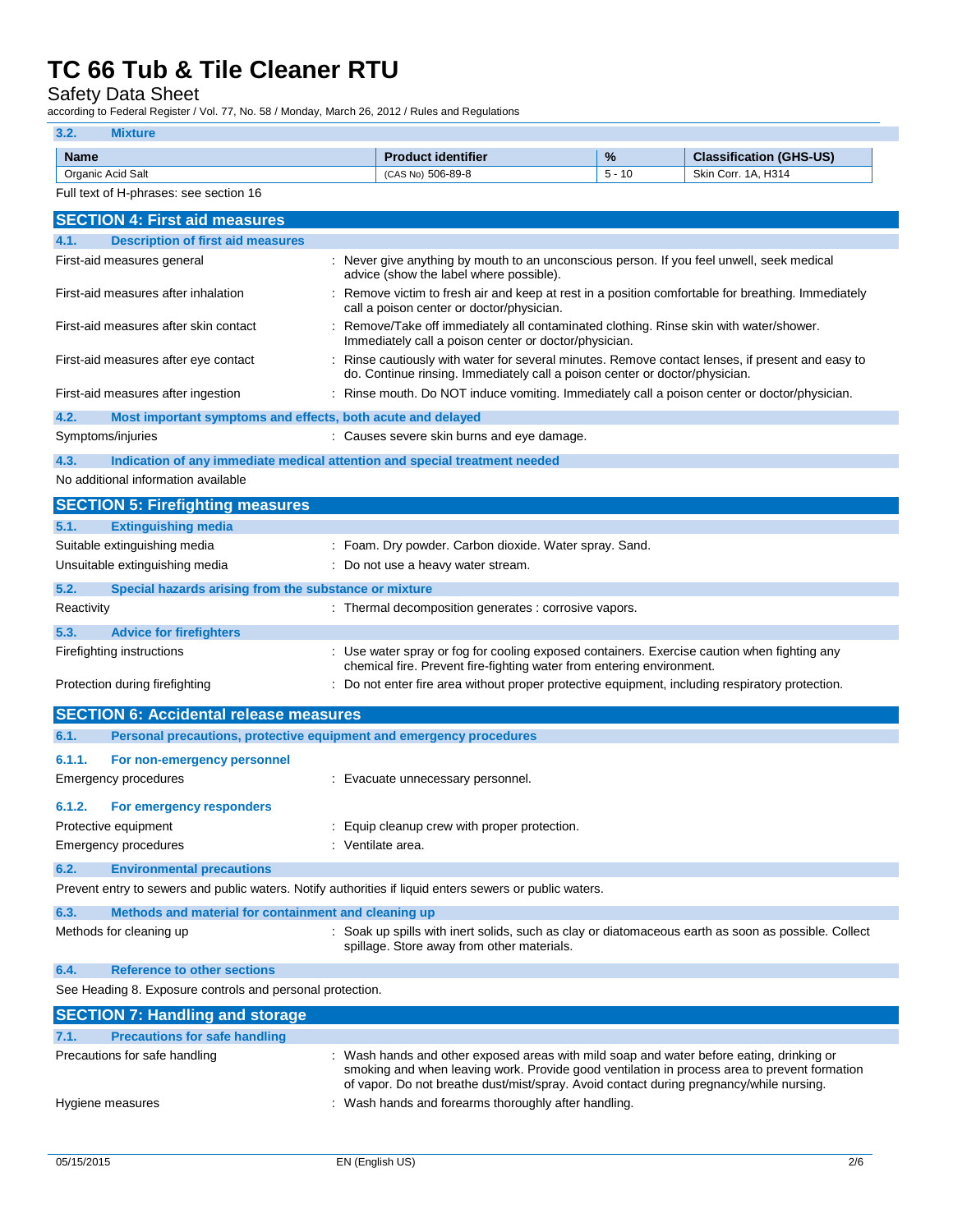Safety Data Sheet

according to Federal Register / Vol. 77, No. 58 / Monday, March 26, 2012 / Rules and Regulations

| 7.2.<br>Conditions for safe storage, including any incompatibilities |                                                                                                                                                                                                              |
|----------------------------------------------------------------------|--------------------------------------------------------------------------------------------------------------------------------------------------------------------------------------------------------------|
| <b>Technical measures</b>                                            | : Comply with applicable regulations.                                                                                                                                                                        |
| Storage conditions                                                   | : Keep only in the original container in a cool, well ventilated place away from heat, hot surfaces,<br>sparks, open flame and other ignition sources. No smoking. Keep container closed when not in<br>use. |
| Incompatible products                                                | : Strong bases. Strong acids.                                                                                                                                                                                |
| Incompatible materials                                               | : Sources of ignition. Direct sunlight.                                                                                                                                                                      |
| $ -$                                                                 |                                                                                                                                                                                                              |

#### **7.3. Specific end use(s)**

No additional information available

# **SECTION 8: Exposure controls/personal protection**

| 8.1.<br><b>Control parameters</b> |                |
|-----------------------------------|----------------|
| TC 66 Tub & Tile Cleaner RTU      |                |
| <b>ACGIH</b>                      | Not applicable |
| <b>OSHA</b>                       | Not applicable |
| Organic Acid Salt (506-89-8)      |                |
| <b>ACGIH</b>                      | Not applicable |
| <b>OSHA</b>                       | Not applicable |

| 8.2.            | <b>Exposure controls</b>      |                                                                            |  |
|-----------------|-------------------------------|----------------------------------------------------------------------------|--|
|                 | Personal protective equipment | : Avoid all unnecessary exposure.                                          |  |
| Hand protection |                               | : Wear protective gloves/eye protection/face protection protective gloves. |  |
| Eye protection  |                               | : Chemical goggles or face shield.                                         |  |
|                 | Skin and body protection      | : Wear suitable protective clothing.                                       |  |
|                 | Respiratory protection        | : Wear appropriate mask.                                                   |  |
|                 | Other information             | : Do not eat, drink or smoke during use.                                   |  |

# **SECTION 9: Physical and chemical properties**

| 9.1.<br>Information on basic physical and chemical properties |                                                                                                 |
|---------------------------------------------------------------|-------------------------------------------------------------------------------------------------|
| Physical state                                                | : Liquid                                                                                        |
| Color                                                         | : clear                                                                                         |
| Odor                                                          | : Grapefruit                                                                                    |
| Odor threshold                                                | : No data available                                                                             |
| pH                                                            | $: 1.1 - 1.4$                                                                                   |
| Melting point                                                 | : No data available                                                                             |
| Freezing point                                                | : No data available                                                                             |
| Boiling point                                                 | : $212 - 220$ °F                                                                                |
| Flash point                                                   | : $\geq 200$ °F                                                                                 |
| Relative evaporation rate (butyl acetate=1)                   | : No data available                                                                             |
| Flammability (solid, gas)                                     | : No data available                                                                             |
| <b>Explosion limits</b>                                       | : No data available                                                                             |
| Explosive properties                                          | : No data available                                                                             |
| Oxidizing properties                                          | : No data available                                                                             |
| Vapor pressure                                                | : No data available                                                                             |
| Relative density                                              | : 1.03                                                                                          |
| Relative vapor density at 20 °C                               | : Same as water                                                                                 |
| Solubility                                                    | Soluble in water.<br>Water: Solubility in water of component(s) of the mixture :<br>$\bullet$ : |
| Log Pow                                                       | : No data available                                                                             |
| Log Kow                                                       | : No data available                                                                             |
| Auto-ignition temperature                                     | : No data available                                                                             |
|                                                               |                                                                                                 |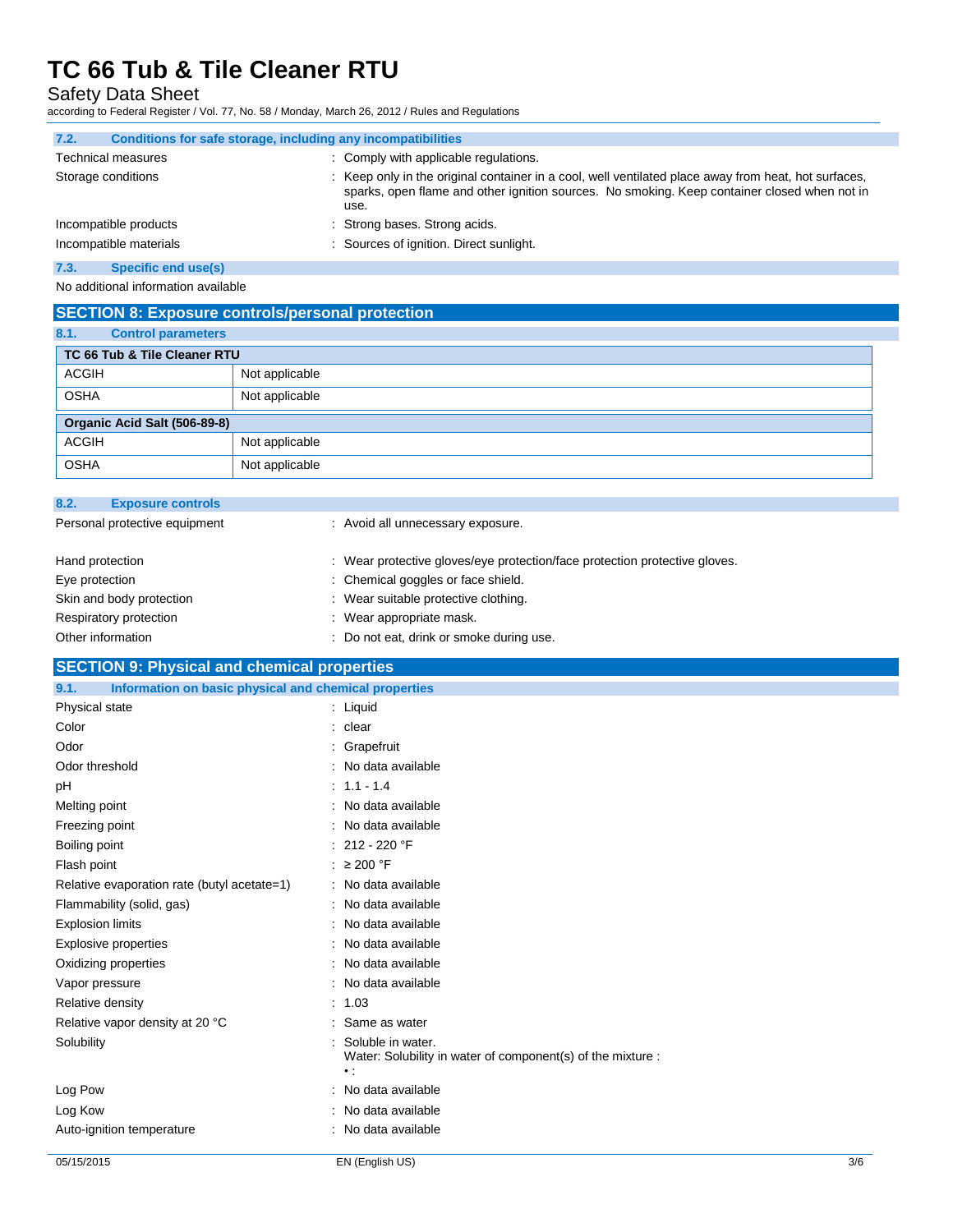Safety Data Sheet

according to Federal Register / Vol. 77, No. 58 / Monday, March 26, 2012 / Rules and Regulations

| Decomposition temperature<br>: No data available<br>Viscosity<br>No data available<br>No data available<br>Viscosity, kinematic<br>Viscosity, dynamic<br>No data available<br><b>Other information</b><br>No additional information available<br><b>SECTION 10: Stability and reactivity</b><br>10.1.<br><b>Reactivity</b><br>Thermal decomposition generates : corrosive vapors.<br><b>Chemical stability</b><br>Stable under normal conditions. Not established.<br><b>Possibility of hazardous reactions</b><br>Not established.<br><b>Conditions to avoid</b><br>Direct sunlight. Extremely high or low temperatures.<br><b>Incompatible materials</b><br>Strong acids. Strong bases.<br><b>Hazardous decomposition products</b><br>Fume. Carbon monoxide. Carbon dioxide. Thermal decomposition generates : corrosive vapors.<br><b>SECTION 11: Toxicological information</b><br>11.1.<br>Information on toxicological effects<br>: Not classified<br>Skin corrosion/irritation<br>: Causes severe skin burns and eye damage.<br>pH: 1.1 - 1.4<br>: Not classified<br>pH: 1.1 - 1.4<br>Respiratory or skin sensitization<br>Not classified<br>Germ cell mutagenicity<br>Not classified<br>Not classified<br>Carcinogenicity<br>Not classified<br>Specific target organ toxicity (single exposure)<br>: Not classified<br>: Not classified<br>: Not classified<br>Potential Adverse human health effects and<br>: Based on available data, the classification criteria are not met.<br><b>SECTION 12: Ecological information</b><br><b>Toxicity</b> | ccording to Federal Register / Vol. 77, No. 58 / Monday, March 26, 2012 / Rules and Regulations |  |
|---------------------------------------------------------------------------------------------------------------------------------------------------------------------------------------------------------------------------------------------------------------------------------------------------------------------------------------------------------------------------------------------------------------------------------------------------------------------------------------------------------------------------------------------------------------------------------------------------------------------------------------------------------------------------------------------------------------------------------------------------------------------------------------------------------------------------------------------------------------------------------------------------------------------------------------------------------------------------------------------------------------------------------------------------------------------------------------------------------------------------------------------------------------------------------------------------------------------------------------------------------------------------------------------------------------------------------------------------------------------------------------------------------------------------------------------------------------------------------------------------------------------------------------------------------|-------------------------------------------------------------------------------------------------|--|
|                                                                                                                                                                                                                                                                                                                                                                                                                                                                                                                                                                                                                                                                                                                                                                                                                                                                                                                                                                                                                                                                                                                                                                                                                                                                                                                                                                                                                                                                                                                                                         |                                                                                                 |  |
|                                                                                                                                                                                                                                                                                                                                                                                                                                                                                                                                                                                                                                                                                                                                                                                                                                                                                                                                                                                                                                                                                                                                                                                                                                                                                                                                                                                                                                                                                                                                                         |                                                                                                 |  |
|                                                                                                                                                                                                                                                                                                                                                                                                                                                                                                                                                                                                                                                                                                                                                                                                                                                                                                                                                                                                                                                                                                                                                                                                                                                                                                                                                                                                                                                                                                                                                         |                                                                                                 |  |
|                                                                                                                                                                                                                                                                                                                                                                                                                                                                                                                                                                                                                                                                                                                                                                                                                                                                                                                                                                                                                                                                                                                                                                                                                                                                                                                                                                                                                                                                                                                                                         |                                                                                                 |  |
|                                                                                                                                                                                                                                                                                                                                                                                                                                                                                                                                                                                                                                                                                                                                                                                                                                                                                                                                                                                                                                                                                                                                                                                                                                                                                                                                                                                                                                                                                                                                                         | 9.2.                                                                                            |  |
|                                                                                                                                                                                                                                                                                                                                                                                                                                                                                                                                                                                                                                                                                                                                                                                                                                                                                                                                                                                                                                                                                                                                                                                                                                                                                                                                                                                                                                                                                                                                                         |                                                                                                 |  |
|                                                                                                                                                                                                                                                                                                                                                                                                                                                                                                                                                                                                                                                                                                                                                                                                                                                                                                                                                                                                                                                                                                                                                                                                                                                                                                                                                                                                                                                                                                                                                         |                                                                                                 |  |
|                                                                                                                                                                                                                                                                                                                                                                                                                                                                                                                                                                                                                                                                                                                                                                                                                                                                                                                                                                                                                                                                                                                                                                                                                                                                                                                                                                                                                                                                                                                                                         |                                                                                                 |  |
|                                                                                                                                                                                                                                                                                                                                                                                                                                                                                                                                                                                                                                                                                                                                                                                                                                                                                                                                                                                                                                                                                                                                                                                                                                                                                                                                                                                                                                                                                                                                                         |                                                                                                 |  |
|                                                                                                                                                                                                                                                                                                                                                                                                                                                                                                                                                                                                                                                                                                                                                                                                                                                                                                                                                                                                                                                                                                                                                                                                                                                                                                                                                                                                                                                                                                                                                         | 10.2.                                                                                           |  |
|                                                                                                                                                                                                                                                                                                                                                                                                                                                                                                                                                                                                                                                                                                                                                                                                                                                                                                                                                                                                                                                                                                                                                                                                                                                                                                                                                                                                                                                                                                                                                         |                                                                                                 |  |
|                                                                                                                                                                                                                                                                                                                                                                                                                                                                                                                                                                                                                                                                                                                                                                                                                                                                                                                                                                                                                                                                                                                                                                                                                                                                                                                                                                                                                                                                                                                                                         | 10.3.                                                                                           |  |
|                                                                                                                                                                                                                                                                                                                                                                                                                                                                                                                                                                                                                                                                                                                                                                                                                                                                                                                                                                                                                                                                                                                                                                                                                                                                                                                                                                                                                                                                                                                                                         |                                                                                                 |  |
|                                                                                                                                                                                                                                                                                                                                                                                                                                                                                                                                                                                                                                                                                                                                                                                                                                                                                                                                                                                                                                                                                                                                                                                                                                                                                                                                                                                                                                                                                                                                                         | 10.4.                                                                                           |  |
|                                                                                                                                                                                                                                                                                                                                                                                                                                                                                                                                                                                                                                                                                                                                                                                                                                                                                                                                                                                                                                                                                                                                                                                                                                                                                                                                                                                                                                                                                                                                                         |                                                                                                 |  |
|                                                                                                                                                                                                                                                                                                                                                                                                                                                                                                                                                                                                                                                                                                                                                                                                                                                                                                                                                                                                                                                                                                                                                                                                                                                                                                                                                                                                                                                                                                                                                         | 10.5.                                                                                           |  |
|                                                                                                                                                                                                                                                                                                                                                                                                                                                                                                                                                                                                                                                                                                                                                                                                                                                                                                                                                                                                                                                                                                                                                                                                                                                                                                                                                                                                                                                                                                                                                         |                                                                                                 |  |
|                                                                                                                                                                                                                                                                                                                                                                                                                                                                                                                                                                                                                                                                                                                                                                                                                                                                                                                                                                                                                                                                                                                                                                                                                                                                                                                                                                                                                                                                                                                                                         | 10.6.                                                                                           |  |
|                                                                                                                                                                                                                                                                                                                                                                                                                                                                                                                                                                                                                                                                                                                                                                                                                                                                                                                                                                                                                                                                                                                                                                                                                                                                                                                                                                                                                                                                                                                                                         |                                                                                                 |  |
|                                                                                                                                                                                                                                                                                                                                                                                                                                                                                                                                                                                                                                                                                                                                                                                                                                                                                                                                                                                                                                                                                                                                                                                                                                                                                                                                                                                                                                                                                                                                                         |                                                                                                 |  |
|                                                                                                                                                                                                                                                                                                                                                                                                                                                                                                                                                                                                                                                                                                                                                                                                                                                                                                                                                                                                                                                                                                                                                                                                                                                                                                                                                                                                                                                                                                                                                         |                                                                                                 |  |
|                                                                                                                                                                                                                                                                                                                                                                                                                                                                                                                                                                                                                                                                                                                                                                                                                                                                                                                                                                                                                                                                                                                                                                                                                                                                                                                                                                                                                                                                                                                                                         |                                                                                                 |  |
|                                                                                                                                                                                                                                                                                                                                                                                                                                                                                                                                                                                                                                                                                                                                                                                                                                                                                                                                                                                                                                                                                                                                                                                                                                                                                                                                                                                                                                                                                                                                                         | Acute toxicity                                                                                  |  |
|                                                                                                                                                                                                                                                                                                                                                                                                                                                                                                                                                                                                                                                                                                                                                                                                                                                                                                                                                                                                                                                                                                                                                                                                                                                                                                                                                                                                                                                                                                                                                         |                                                                                                 |  |
|                                                                                                                                                                                                                                                                                                                                                                                                                                                                                                                                                                                                                                                                                                                                                                                                                                                                                                                                                                                                                                                                                                                                                                                                                                                                                                                                                                                                                                                                                                                                                         |                                                                                                 |  |
|                                                                                                                                                                                                                                                                                                                                                                                                                                                                                                                                                                                                                                                                                                                                                                                                                                                                                                                                                                                                                                                                                                                                                                                                                                                                                                                                                                                                                                                                                                                                                         | Serious eye damage/irritation                                                                   |  |
|                                                                                                                                                                                                                                                                                                                                                                                                                                                                                                                                                                                                                                                                                                                                                                                                                                                                                                                                                                                                                                                                                                                                                                                                                                                                                                                                                                                                                                                                                                                                                         |                                                                                                 |  |
|                                                                                                                                                                                                                                                                                                                                                                                                                                                                                                                                                                                                                                                                                                                                                                                                                                                                                                                                                                                                                                                                                                                                                                                                                                                                                                                                                                                                                                                                                                                                                         |                                                                                                 |  |
|                                                                                                                                                                                                                                                                                                                                                                                                                                                                                                                                                                                                                                                                                                                                                                                                                                                                                                                                                                                                                                                                                                                                                                                                                                                                                                                                                                                                                                                                                                                                                         |                                                                                                 |  |
|                                                                                                                                                                                                                                                                                                                                                                                                                                                                                                                                                                                                                                                                                                                                                                                                                                                                                                                                                                                                                                                                                                                                                                                                                                                                                                                                                                                                                                                                                                                                                         |                                                                                                 |  |
|                                                                                                                                                                                                                                                                                                                                                                                                                                                                                                                                                                                                                                                                                                                                                                                                                                                                                                                                                                                                                                                                                                                                                                                                                                                                                                                                                                                                                                                                                                                                                         | Reproductive toxicity                                                                           |  |
|                                                                                                                                                                                                                                                                                                                                                                                                                                                                                                                                                                                                                                                                                                                                                                                                                                                                                                                                                                                                                                                                                                                                                                                                                                                                                                                                                                                                                                                                                                                                                         |                                                                                                 |  |
|                                                                                                                                                                                                                                                                                                                                                                                                                                                                                                                                                                                                                                                                                                                                                                                                                                                                                                                                                                                                                                                                                                                                                                                                                                                                                                                                                                                                                                                                                                                                                         | Specific target organ toxicity (repeated<br>exposure)                                           |  |
|                                                                                                                                                                                                                                                                                                                                                                                                                                                                                                                                                                                                                                                                                                                                                                                                                                                                                                                                                                                                                                                                                                                                                                                                                                                                                                                                                                                                                                                                                                                                                         | Aspiration hazard                                                                               |  |
|                                                                                                                                                                                                                                                                                                                                                                                                                                                                                                                                                                                                                                                                                                                                                                                                                                                                                                                                                                                                                                                                                                                                                                                                                                                                                                                                                                                                                                                                                                                                                         | symptoms                                                                                        |  |
|                                                                                                                                                                                                                                                                                                                                                                                                                                                                                                                                                                                                                                                                                                                                                                                                                                                                                                                                                                                                                                                                                                                                                                                                                                                                                                                                                                                                                                                                                                                                                         |                                                                                                 |  |
|                                                                                                                                                                                                                                                                                                                                                                                                                                                                                                                                                                                                                                                                                                                                                                                                                                                                                                                                                                                                                                                                                                                                                                                                                                                                                                                                                                                                                                                                                                                                                         | 12.1.                                                                                           |  |
| Organic Acid Salt (506-89-8)                                                                                                                                                                                                                                                                                                                                                                                                                                                                                                                                                                                                                                                                                                                                                                                                                                                                                                                                                                                                                                                                                                                                                                                                                                                                                                                                                                                                                                                                                                                            |                                                                                                 |  |
| LC50 fish 1<br>140 mg/l                                                                                                                                                                                                                                                                                                                                                                                                                                                                                                                                                                                                                                                                                                                                                                                                                                                                                                                                                                                                                                                                                                                                                                                                                                                                                                                                                                                                                                                                                                                                 |                                                                                                 |  |
| <b>Persistence and degradability</b><br>12.2.                                                                                                                                                                                                                                                                                                                                                                                                                                                                                                                                                                                                                                                                                                                                                                                                                                                                                                                                                                                                                                                                                                                                                                                                                                                                                                                                                                                                                                                                                                           |                                                                                                 |  |

| <b>Persistence and degradability</b><br>12.2. |                  |  |
|-----------------------------------------------|------------------|--|
| TC 66 Tub & Tile Cleaner RTU                  |                  |  |
| Persistence and degradability                 | Not established. |  |
|                                               |                  |  |
| 12.3.<br><b>Bioaccumulative potential</b>     |                  |  |
| TC 66 Tub & Tile Cleaner RTU                  |                  |  |
| Bioaccumulative potential                     | Not established. |  |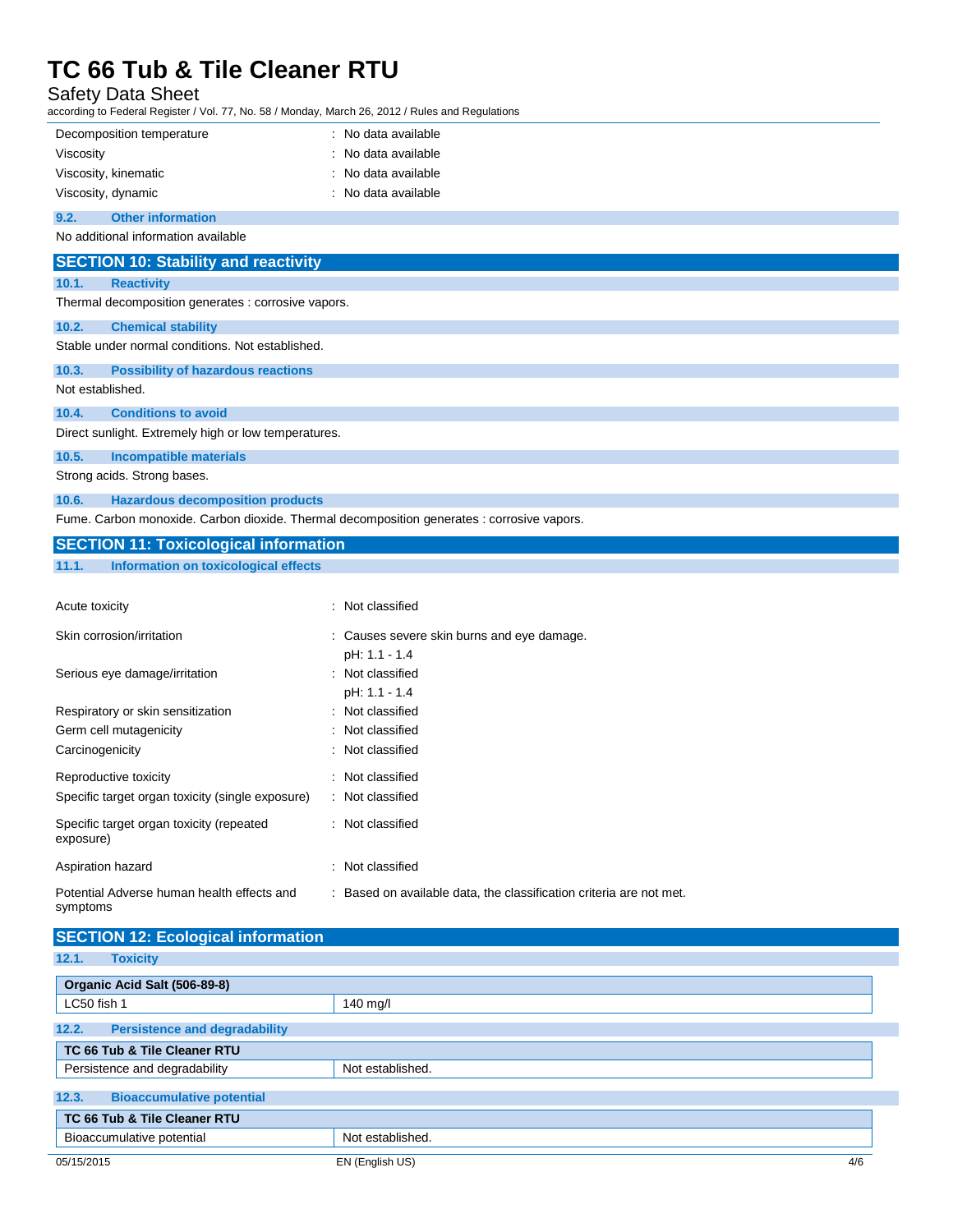Safety Data Sheet

according to Federal Register / Vol. 77, No. 58 / Monday, March 26, 2012 / Rules and Regulations

| 12.4.<br><b>Mobility in soil</b>                                                             |                                                                                                                                                                                  |
|----------------------------------------------------------------------------------------------|----------------------------------------------------------------------------------------------------------------------------------------------------------------------------------|
| No additional information available                                                          |                                                                                                                                                                                  |
| 12.5.<br><b>Other adverse effects</b>                                                        |                                                                                                                                                                                  |
|                                                                                              |                                                                                                                                                                                  |
| Effect on the global warming                                                                 | : No known ecological damage caused by this product.                                                                                                                             |
| Other information                                                                            | : Avoid release to the environment.                                                                                                                                              |
| <b>SECTION 13: Disposal considerations</b>                                                   |                                                                                                                                                                                  |
| 13.1.<br><b>Waste treatment methods</b>                                                      |                                                                                                                                                                                  |
| Waste disposal recommendations                                                               | : Dispose in a safe manner in accordance with local/national regulations. Dispose of<br>contents/container in accordance with local/regional/national/international regulations. |
| Ecology - waste materials                                                                    | : Avoid release to the environment.                                                                                                                                              |
| <b>SECTION 14: Transport information</b>                                                     |                                                                                                                                                                                  |
| <b>Department of Transportation (DOT)</b>                                                    |                                                                                                                                                                                  |
| In accordance with DOT                                                                       |                                                                                                                                                                                  |
| Not regulated for transport                                                                  |                                                                                                                                                                                  |
| <b>Additional information</b>                                                                |                                                                                                                                                                                  |
| Other information                                                                            | : No supplementary information available.                                                                                                                                        |
|                                                                                              |                                                                                                                                                                                  |
| <b>ADR</b>                                                                                   |                                                                                                                                                                                  |
| No additional information available                                                          |                                                                                                                                                                                  |
| <b>Transport by sea</b>                                                                      |                                                                                                                                                                                  |
| No additional information available                                                          |                                                                                                                                                                                  |
| <b>Air transport</b>                                                                         |                                                                                                                                                                                  |
| No additional information available                                                          |                                                                                                                                                                                  |
| <b>SECTION 15: Regulatory information</b>                                                    |                                                                                                                                                                                  |
| <b>15.1. US Federal regulations</b>                                                          |                                                                                                                                                                                  |
| No additional information available                                                          |                                                                                                                                                                                  |
| <b>15.2. International regulations</b>                                                       |                                                                                                                                                                                  |
| <b>CANADA</b>                                                                                |                                                                                                                                                                                  |
| No additional information available                                                          |                                                                                                                                                                                  |
| <b>EU-Regulations</b><br>No additional information available                                 |                                                                                                                                                                                  |
| Classification according to Regulation (EC) No. 1272/2008 [CLP]                              |                                                                                                                                                                                  |
| No additional information available                                                          |                                                                                                                                                                                  |
| Classification according to Directive 67/548/EEC [DSD] or 1999/45/EC [DPD]<br>Not classified |                                                                                                                                                                                  |
| <b>National regulations</b><br>No additional information available                           |                                                                                                                                                                                  |
| 15.3. US State regulations                                                                   |                                                                                                                                                                                  |
| No additional information available                                                          |                                                                                                                                                                                  |
| <b>SECTION 16: Other information</b>                                                         |                                                                                                                                                                                  |
| <b>Revision date</b>                                                                         | : 04/15/2015                                                                                                                                                                     |
| Other information                                                                            | : None.                                                                                                                                                                          |
|                                                                                              |                                                                                                                                                                                  |